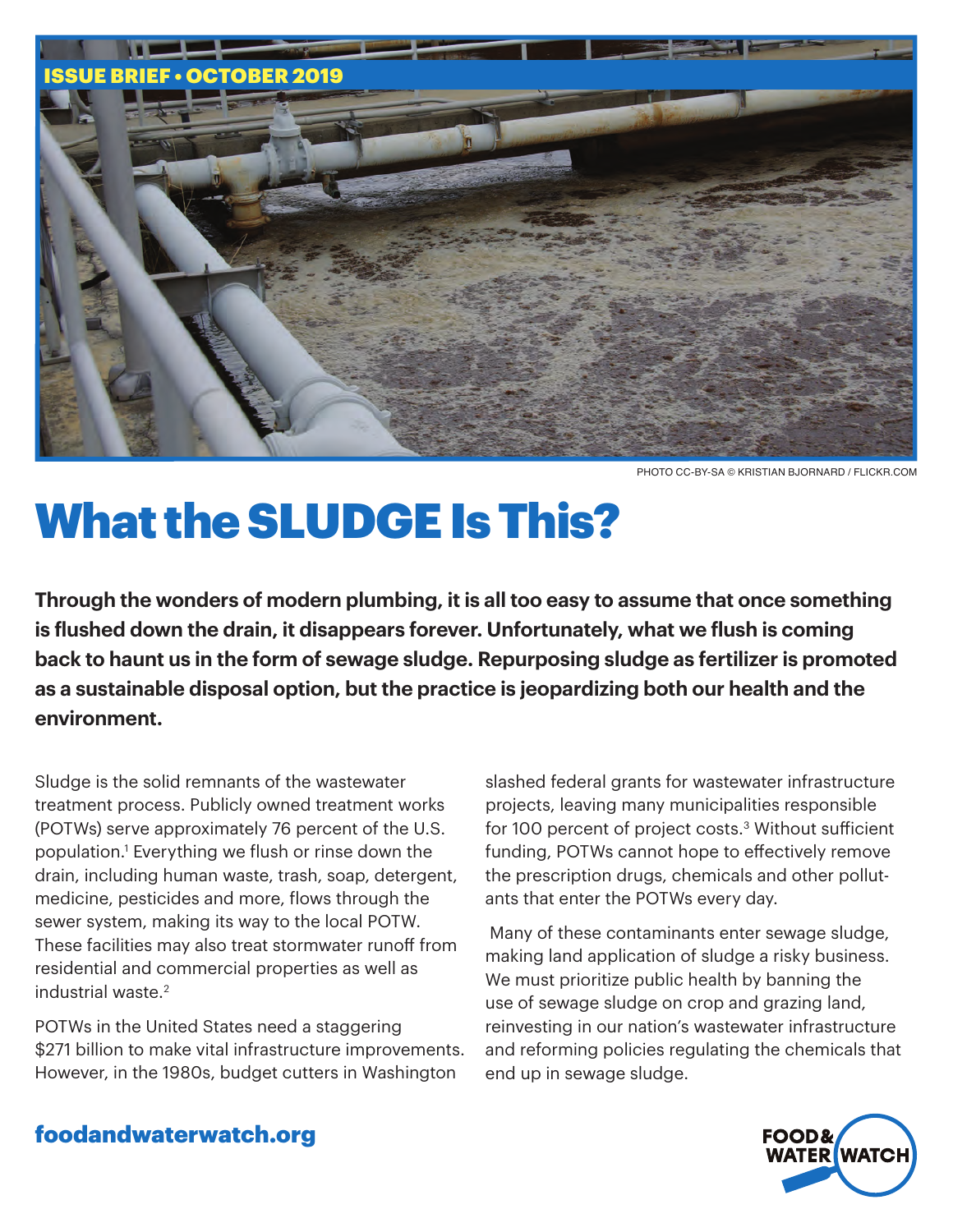## How Is Sludge Made?

Most POTWs employ several types of processes to treat wastewater.<sup>6</sup> Wastewater first passes through a screen in order to capture large objects, a process called preliminary treatment. It then enters primary treatment, which removes suspended solids through processes such as settling. Next, secondary treatment uses microorganisms to help break down and digest organic matter.<sup>7</sup>

Only one-third of the nation's wastewater treatment facilities provide advanced levels of treatment, also known as tertiary treatment. This includes disinfection, where chlorination or ultraviolet rays are used to kill pathogens that cause human disease. Other advanced treatment processes aim to reduce additional solids or remove nutrients like nitrogen and phosphorus.8

Sludge is the remaining leftovers from these processes. It contains the solids removed during treatment, along with many of the toxic pollutants and assorted chemicals that wastewater treatment is designed to remove.<sup>9</sup>

According to the Environmental Protection Agency (EPA), the United States generates approximately 7 million dry tons of sludge every year. That's approximately 44 pounds per person per year.<sup>10</sup> Nearly half of this sludge is applied to land, including cropland, $11$ where any remaining pollutants can migrate into the air, soil, water and even our food system.

## Biosolids vs. Sludge?

Biosolids and sludge are the same thing. The term "biosolids" is the result of a campaign to make land application of sludge more palatable to the public. Unsurprisingly, "sewage sludge" is not appealing to consumers. For this reason, the sewage industry's lobbying group, the Water Environment Federation, held a contest in the early 1990s to rename sludge. The term "biosolids" won and was promoted by the Water Environment Federation and embraced by the EPA.4 Today, the EPA defines biosolids as sewage sludge that has been treated to meet criteria for land application.<sup>5</sup>

# A "Chemical Grab-Bag" of Pollutants

While wastewater and sludge treatment processes do eliminate many of the harmful bacteria and viruses in sludge,<sup>18</sup> they are not designed to remove the myriad chemicals, drugs and other residues of modern life. Pharmaceuticals and personal care products (PPCPs) can exit the treatment plants in exactly the same form as they entered.<sup>19</sup> Sludge remains riddled with these PPCPs, along with toxic chemicals, heavy metals such as lead, copper, and mercury, and pathogens that were not successfully destroyed.<sup>20</sup>

In January 2009, the EPA released findings from the "Targeted National Sewage Sludge Survey," a project designed to characterize the pollutants in sludge. The EPA collected sludge samples from 74 nationally representative POTWs and measured the occurrence and concentrations of nearly 150 pollutants.21 The results showed a "chemical grabbag of heavy metals, pharmaceuticals, steroids and hormones and flame retardants," according to the *Houston Chronicle*. 22

The survey found 9 flame retardants and 22 metals (including lead, mercury and arsenic) in 100 percent of sludge samples. Three of these metals — molybdenum, nickel and zinc — had concentrations in excess of the EPA's land application limit. Fourteen pharmaceuticals were each detected in 90 percent or more of samples. These include triclosan, an antimicrobial ingredient linked to reproductive problems and some forms of cancer that the Food and Drug Administration (FDA) has since banned from soap but still allows in toothpaste and cosmetics.<sup>23</sup>

However, the EPA only requires testing for and sets limits on 9 heavy metals, even though the agency has identified an additional 352 pollutants in sewage sludge. This includes 61 pollutants designated as hazardous or priority in other agency programs. A 2018 report by the EPA's internal watchdog slammed the agency for its failure to determine whether these other pollutants pose a safety risk in sewage sludge application.<sup>24</sup>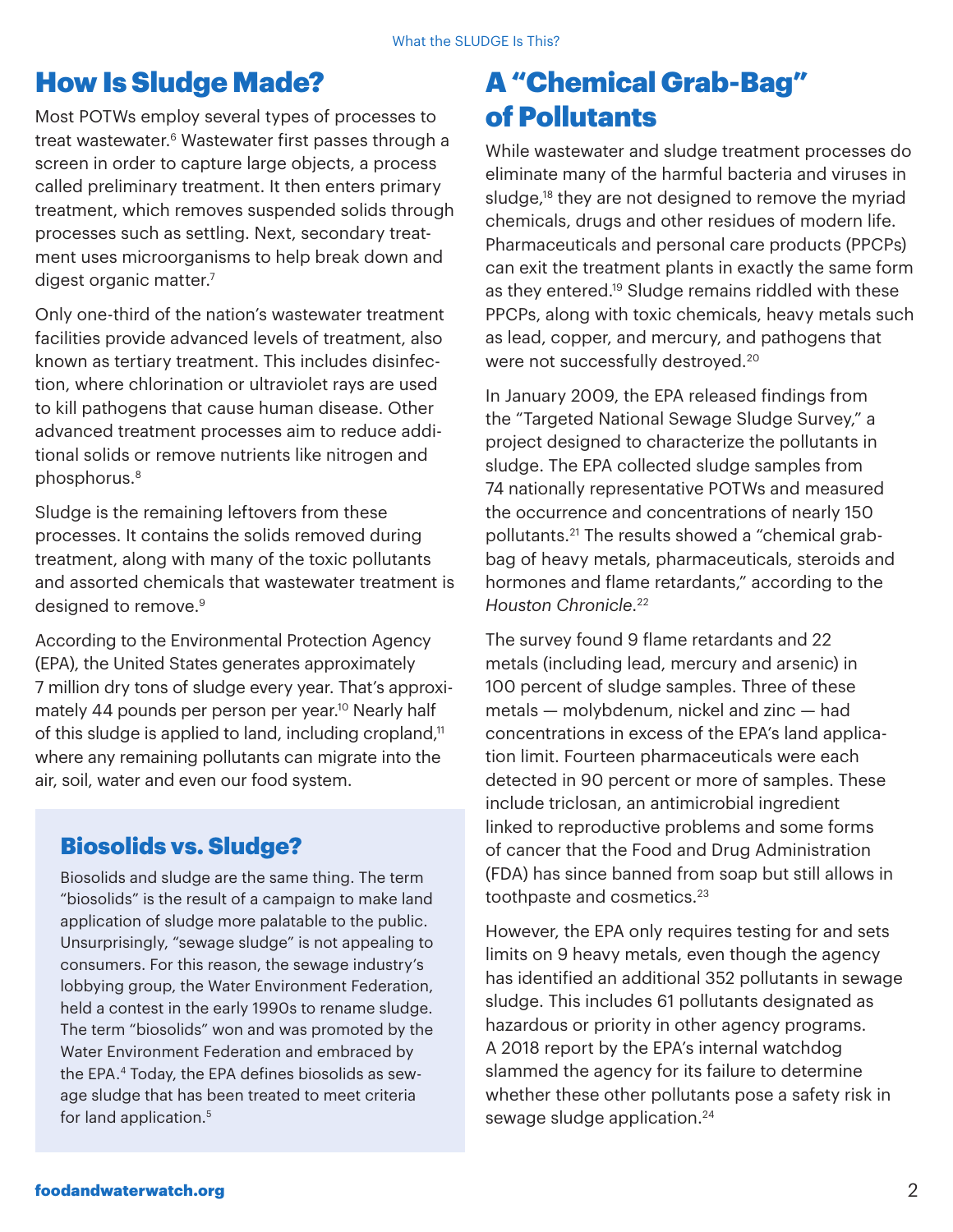## Sludge Classifications

The EPA sets criteria for sewage sludge destined for land application. Sludge must undergo "vector attraction reduction" (VAR) to deter flies, rodents, and other disease-carrying pests, and may not exceed concentration limits for nine heavy metals. Additionally, to be considered Class A, sludge must be treated to reduce pathogens to below the levels of detection.<sup>12</sup>

Class B sludge is also treated, but some pathogens may remain. It can be applied anywhere except lawns and home gardens. Use of Class B sludge requires additional safeguards to prevent the spread of disease, such as restricting public access or livestock grazing following sludge application.<sup>13</sup>

Additionally, "Exceptional Quality (EQ)" sludge meets Class A pathogen reduction requirements, has low levels of pollutants and has undergone even stricter VAR treatment.<sup>14</sup> It can be used anywhere without restriction, including on lawns and home gardens.<sup>15</sup> The EPA does allow public sale of sludge that exceeds EQ pollutant concentrations, requiring users to comply with application limits. However, as the National Academies of Sciences pointed out, the EPA has no way of guaranteeing that the public will know of or follow these application limits.<sup>16</sup>

In the end, no sludge treatment can completely remove toxic pollutants like heavy metals, pharmaceuticals and flame retardants.<sup>17</sup>

Clearly, the EPA's sewage sludge program does not come close to addressing the 85,000 or more chemicals that have been used in the United States that could potentially end up in wastewater systems and sludge.25

#### **Per- and polyfluoroalkyl substances (PFASs)**

PFASs (including PFOA and PFOS) are a family of chemicals valued for their heat and water resistance and are used in a wide variety of consumer products, from stain-resistant fabrics to food packaging to non-stick cookware.26 However, their stability means that these chemicals do not break down easily, and advanced wastewater treatment processes do not necessarily remove them. In fact, some treatment processes may increase the concentrations of certain PFASs.<sup>27</sup> PFASs accumulate in the environment, so much so that even after PFOA and PFOS were phased out of U.S. production, the concentrations of these toxic chemicals found in sewage sludge remains the same. $28$ 

PFASs also accumulate in our bodies and are linked to a host of health effects including decreased fertility, asthma and some forms of cancer.<sup>29</sup>

Sewage sludge contributes to the widespread PFAS contamination of our drinking water and food. Contaminated sludge leaches PFASs into the soil and groundwater.30 Plants grown on sludge-applied fields

or with contaminated irrigation water can absorb and accumulate PFASs in their edible tissues.<sup>31</sup> Dairy cows fed contaminated forage or feed may excrete up to 100 percent of PFOS through their milk.<sup>32</sup>

Frustratingly, the EPA has yet to establish enforceable limits on PFASs in drinking or irrigation water, and no federal agency regularly monitors our food for PFAS contamination.33 And our government's piecemeal approach to chemical regulation means that manufacturers are free to replace PFOS and PFOA with some of the thousands of other chemicals in the PFAS family.34

#### **Endocrine-Disrupting Chemicals**

Wastewater and sludge are major sources of endocrine-disrupting chemicals in the environment.35 These chemicals mimic the body's natural hormones and interfere with normal growth and functioning. Exposure to endocrine disruptors can harm reproductive and cognitive health and may lead to ovarian, breast and prostate cancers.<sup>36</sup> Endocrine disruptors in wastewater effluents are also linked to a variety of reproductive changes in aquatic wildlife, including the occurrence of intersex fish.37

Bisphenol A (BPA) is one of the more familiar endocrine disruptors, due to controversy over its use in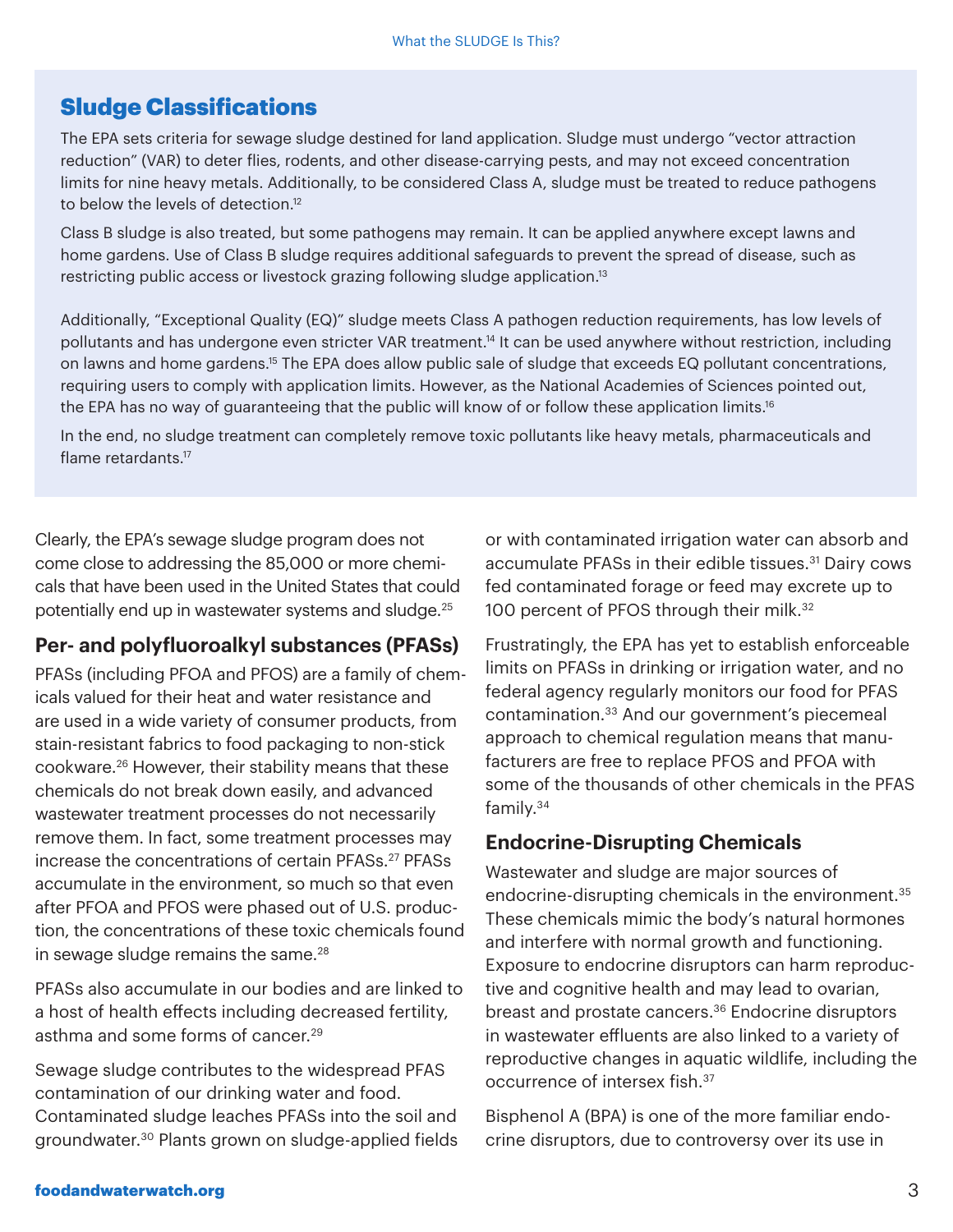#### What the SLUDGE Is This?

baby bottles and sippy cups. In 2012, the FDA banned the use of BPA in these products, but it still allows it to be used in numerous consumer goods including plastic drink packaging and food can linings.<sup>38</sup> BPA from consumer products and industrial sources is not completely removed by POTWs and, according to a global survey, is a "ubiquitous environmental contaminant" in sewage sludge.<sup>39</sup> And while manufacturers are promoting "BPA-free" products to consumers, some replacement chemicals come from the same family, with similar health concerns and persistence in sewage sludge.40

#### **Antibiotics**

Antibiotic-resistant superbugs are one of the world's most pressing public health crises, and POTWs play a significant role in spreading antibiotic-resistant genes from human sources into the environment. Antibiotics enter the wastewater stream through human urine and feces, pharmaceutical factory waste and improper disposal (such as flushing unused antibiotics down the toilet).41 They are not completely removed by POTWs and can end up in sewage sludge, which is also high in bacterial diversity, creating fertile ground for the development of antibiotic-resistant bacteria. These resistant bacteria can spread to humans and livestock when sewage sludge is applied to land.<sup>42</sup>





#### **Heavy Metals**

In many municipalities, household waste streams combine with industrial waste streams, placing an even greater burden on POTWs.<sup>43</sup> In 2017, industrial sites in America reported transferring 1.2 million pounds of metal and metal compounds to POTWs for treatment, including 112,000 pounds of lead and lead compounds.44 Lead is toxic and especially harmful to children, as it can impair physical and mental development.45

Disturbingly, EPA regulations allow high concentrations of heavy metals in sludge — levels that far exceed those allowed in Europe and that may not be protective of human health.46 Additionally, sludge that does not meet these requirements for application on farmland but that still falls below the total limit for heavy metals can be sold to home gardeners, putting vulnerable populations like children at risk.<sup>47</sup> Sewage sludge application can also lead to heavy metal accumulation in soils, which impacts plant health, reduces soil quality and introduces these toxic substances into the human food system.<sup>48</sup>

#### **Microplastics**

"Plastic pollution" might bring up images of trash floating in our oceans and rivers, but microplastics (pieces smaller than 5 millimeters) also pose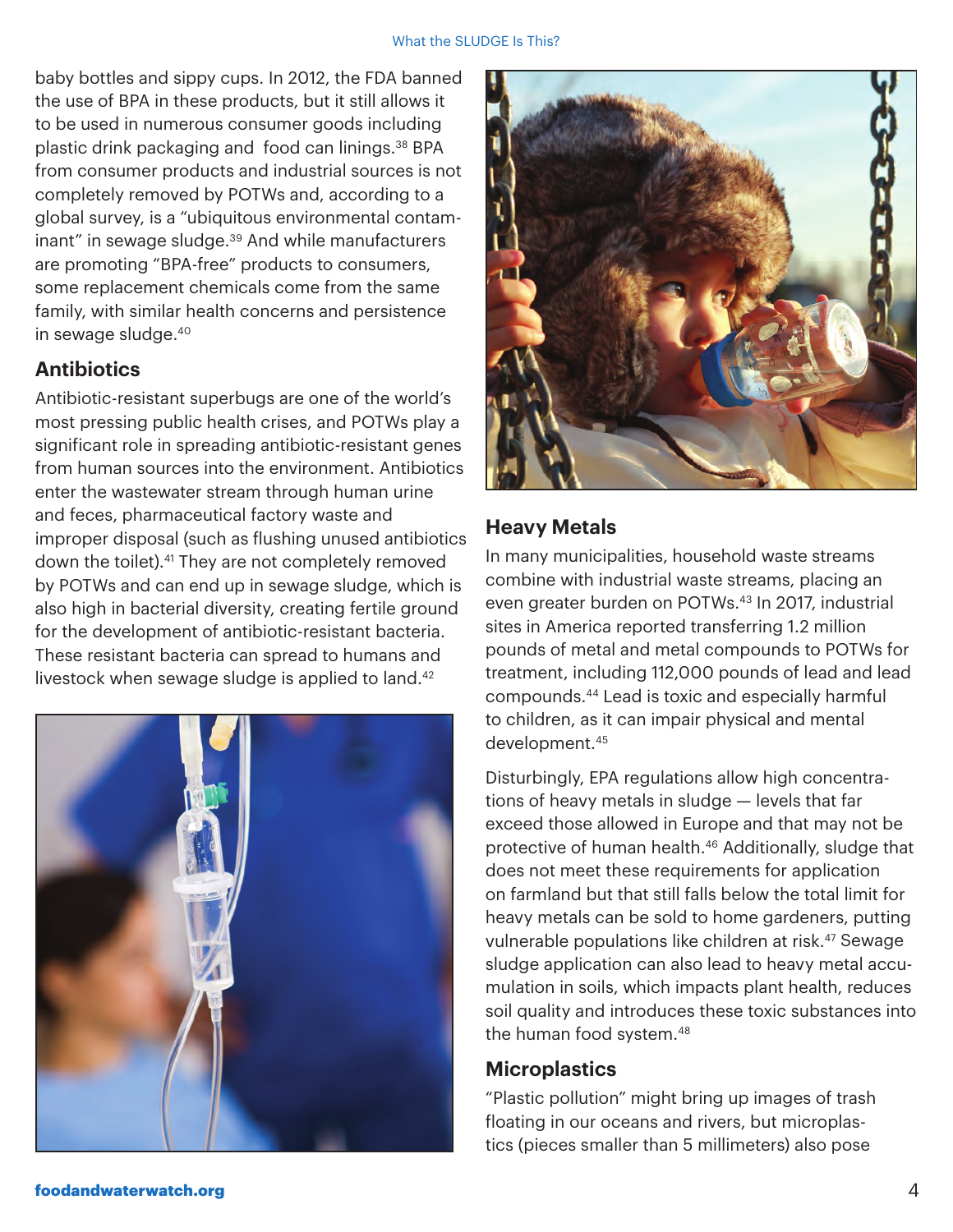significant risks to the environment on land. Emerging research suggests that agricultural and urban soils might in fact be some of the largest environmental sinks for microplastics, possibly exceeding even the ocean. Sewage sludge application is likely a major source of this microplastic pollution.<sup>49</sup>

Microplastics are used in industrial and consumer goods (such as microbeads in cosmetics) and are also released during the breakdown of products like synthetic textiles and plastic waste.<sup>50</sup> POTWs capture the majority of microplastics during the settling stages of treatment, but even so, POTWs release an estimated 13 billion microbeads each day into U.S. waterways.<sup>51</sup> Additionally, the microplastics "captured" in wastewater treatment end up in sludge, where treatments are far less effective at removing the smaller particles. Some processes reduce microplastics into even smaller pieces.52

Microplastics in sewage sludge damage the soil ecosystem and introduce toxic chemicals associated with plastic manufacturing, putting our food system at risk. They can also migrate into aquatic environments like groundwater aquifers.<sup>53</sup> Disappointingly, the EPA's regulations for sewage sludge do not address microplastics. And due to their small size, it is difficult to even quantify the levels of microplastics in sludge and soil.<sup>54</sup>

## The Many Risks of Sewage Sludge

#### **Tainted Food Chain**

Sewage sludge introduces chemicals and pathogens into our food chain. According to the EPA, soil amended by sewage sludge can remain on crops even after washing, $61$  potentially exposing consumers to contaminants in sludge. Repeated application of sewage sludge can increase soil concentrations of pollutants, which can be taken up by plants and accumulate in edible tissues.<sup>62</sup> Sludge contaminants can also migrate into groundwater that is used for irrigation and cattle watering.<sup>63</sup>

These impacts may not only contaminate our food supply but also threaten farmers' livelihoods. One Maine dairy farmer applied sludge on his hayfields for



PHOTO CC-BY © SUSANA SECRETARIAT / FLICKR.COM

#### Greenwashing Toxic Fertilizers

Private companies are capitalizing on the sludge-tofertilizer business, which has grown into a multimillion-dollar industry. POTWs pay companies like Synagro to collect sludge and apply it to farmland. The POTWs save money that would otherwise be spent sending sludge to a landfill or incinerating it, and farmers may pay next to nothing for the fertilizer.55 Synagro also processes sludge into pellets that it then sells to fertilizer manufacturers that blend it with other inputs.<sup>56</sup>

Some POTWs sell or give away their sludge to residents as packaged fertilizer.57 For example, Washington, D.C.'s water authority recycles its sludge and sells it under the name Bloom, assuring the public it is "safe" and meets EPA standards. DC Water downplays concerns about toxic contaminants, claiming that these are "found nearly everywhere in modern society," with higher levels of flame retardants in household dust than in sludge.<sup>58</sup>

However, the EPA Inspector General's 2018 report slammed the EPA for its lack of assessment of 352 pollutants found in sewage sludge, concluding that the EPA "cannot say, whether the pollutants are safe or unsafe when found in biosolids."59 The report also found that current labeling standards for such fertilizer fail to address these risks and "as a result, consumers are unable to make an informed decision about the use or purchase of biosolids." Notably, the report highlights flame retardants as an unregulated pollutant in sludge tied to health impacts such as reduced IQ and thyroid disruption.<sup>60</sup>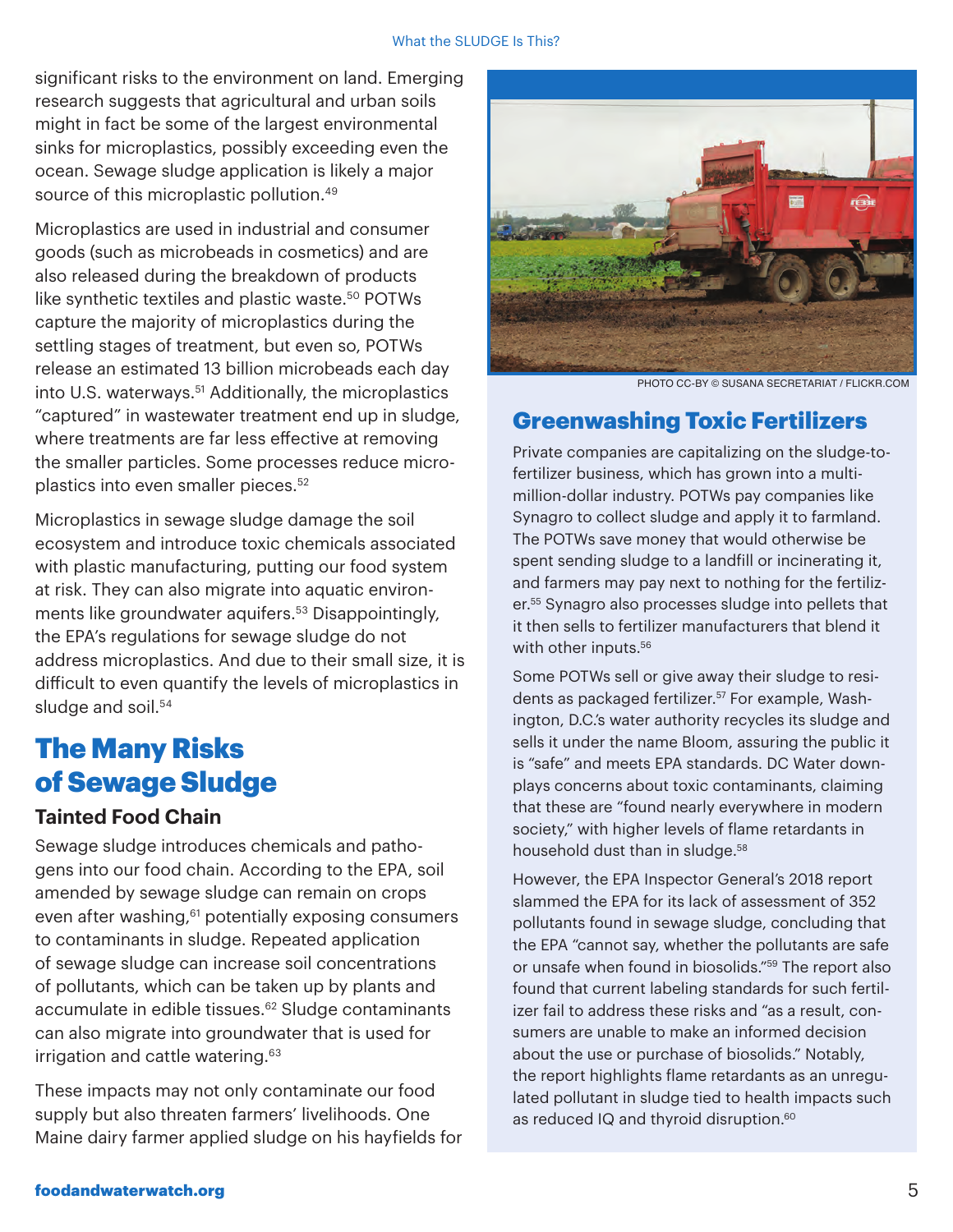decades at the state's encouragement. Fifteen years after he stopped applying sludge, water wells on his land still have alarming levels of PFASs, forcing him to dump his milk and threatening the economic survival of his century-old farm.<sup>64</sup>

The U.S. Department of Agriculture's (USDA) organic standards prohibit the use of sludge in any segment of organic crop production.<sup>65</sup> But unfortunately, home gardeners can easily be misled by the PR term "biosolids," especially when the material is described as "organic" by municipalities eager to get sludge off their hands.<sup>66</sup>

#### **Public Health**

Humans can be exposed to bacteria and other contaminants in sludge applied to land through inhalation of dust following application and from contact with contaminated soil, water and food.<sup>67</sup> Common health symptoms of residents living near sludge "dumping ground[s]" include headaches, gastrointestinal issues, nosebleeds, fatigue and respiratory problems. This so-called sludge syndrome is likely from exposure to pathogens and irritating chemicals emitted from sludge.<sup>68</sup> The odors also prevent residents from spending time outdoors and engaging in social activities. Some express frustration at inadequate notification about sludge application and that their complaints to public officials fall on deaf ears.<sup>69</sup>

In 2002, the National Academies of Sciences urged the EPA to establish a formal procedure for tracking and investigating health complaints.<sup>70</sup>

The EPA pawned this responsibility onto the Water Environment Research Foundation (WERF), the research arm of the industry lobbying group behind the clever marketing strategy that renamed sludge to its more consumer-friendly name "biosolids." WERF developed a generic protocol for tracking health complaints to be used by state and local health officials, but there is no federal mandate to implement this protocol.<sup>71</sup> Meanwhile, the EPA continues to make its biosolids program a "lower priority," cutting funding and staff, which ultimately weakens the EPA's ability to oversee sludge application.<sup>72</sup>

#### **Antibiotic Resistance**

Sewage sludge application adds to the growing burden of antibiotic-resistant genes in the environment. Antibiotic residues removed from wastewater can concentrate in sludge, which is also high in bacterial diversity, creating a favorable environment for the development of antibiotic-resistant genes and the bacteria that carry them.<sup>73</sup> Additionally, the presence of heavy metals in wastewater during treatment processes may increase the incidences of resistance to certain types of antibiotics.<sup>74</sup>

#### **Soil Degradation**

Pollutants in sewage sludge impact soil health. Heavy metals are one of the most significant soil pollutants, and long-term application of sludge can increase their accumulation in soil. Heavy metals disrupt the soil ecosystem, reducing microbial diversity and impacting soil function.<sup>75</sup> Antibiotics have a similar effect, killing

#### What Would the EU Do?

The European Union (EU) produced nearly 4 million metric tons of sewage sludge in 2015. Some countries sent all of their sludge to landfills, while others applied a portion to agricultural land, with Ireland applying the most (80 percent).78

While EU regulations only limit concentrations of certain heavy metals in land-applied sewage sludge, many member states have taken it upon themselves to set stricter standards for these and other pollutants.79 For example, Germany, Bulgaria and France have set limits on chemical contaminants like polychlorinated biphenyls (PCBs).<sup>80</sup> The chief difference between the EU and the U.S. approaches is that the EU adheres to the "do no harm" precautionary principle, seeking to limit pollutant inputs to soil so that they do not rise above background levels. By contrast, the U.S. EPA uses risk assessments to set application limits for heavy metals to levels that do not cause "unacceptable harm." This approach increases heavy metal levels in soil after long-term application.<sup>81</sup>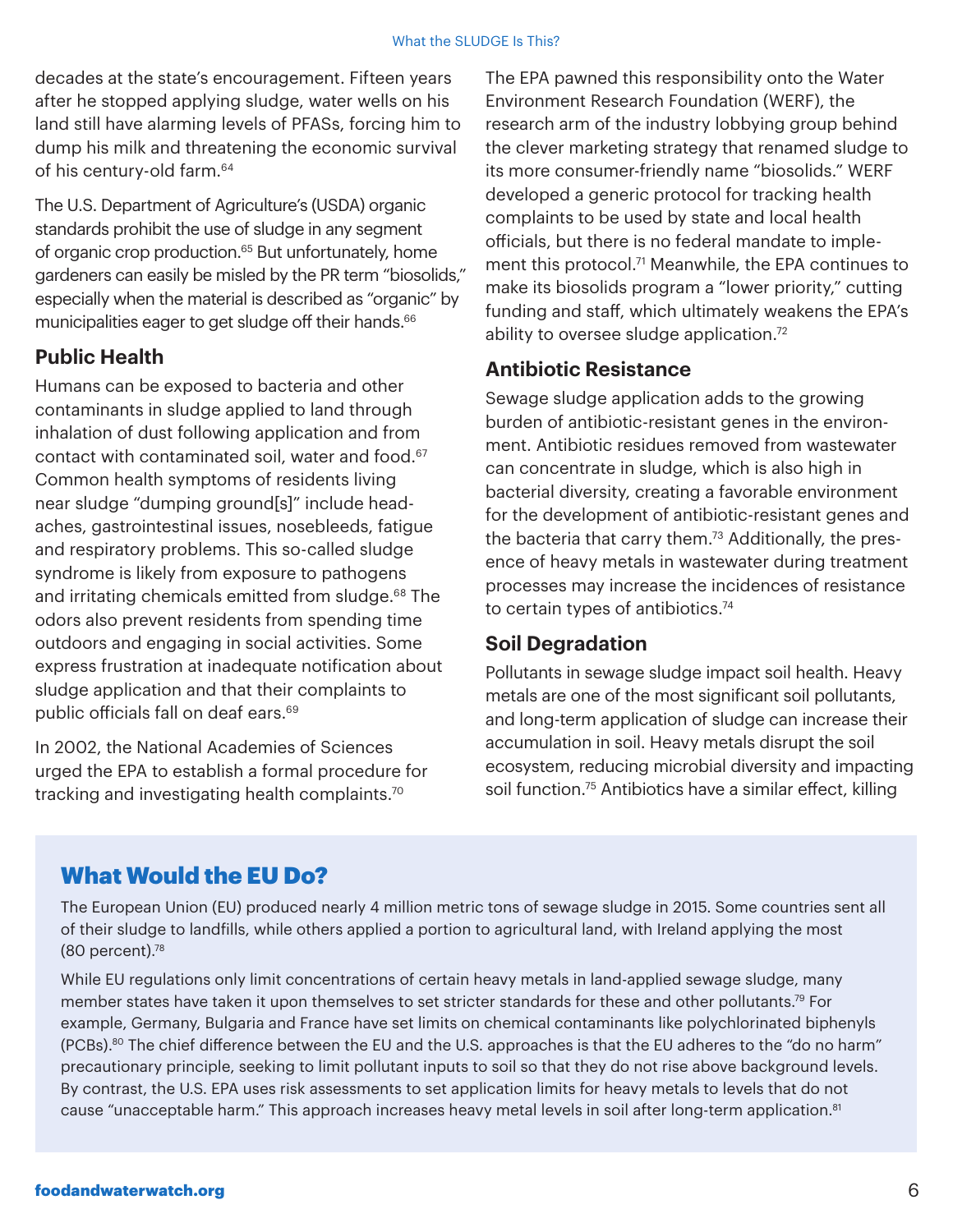or impacting the activity of microorganisms vital to soil processes.76 Other pollutants like nanoparticles affect other important soil species such as earthworms, which may experience reduced reproduction.<sup>77</sup>

## No Appetizing Alternatives

Prior to the enactment of the Ocean Dumping Ban Act of 1988, sewage sludge could be collected and dumped into the ocean.<sup>82</sup> But with an expanding "garbage patch" in the Pacific Ocean, offshore oil spills and climate change, resuming ocean dumping is not a solution to our sludge problem.

POTWs have few remaining options to dispose of sewage sludge, and the organic matter in sludge makes land application and use as fertilizer attractive solutions. In 2016, major U.S. POTWs applied roughly half (47 percent) of all sludge generated to land. They sent the remaining sludge to landfills and other surface disposal sites (6 percent), incinerated it (15 percent) or put it to other uses (32 percent), including deep well injection and gas production.<sup>83</sup>

Incineration of sewage sludge is a practice that should be discontinued. It releases pollutants like heavy metals and particulate matter and is linked to worsening

Fortunately, there are signs that incineration is losing popularity with the EPA. In the spring 2011, the EPA finalized new emission standards and guidelines under the Clean Air Act for sewage sludge incinerators at wastewater treatment facilities. The final rule limits emissions of nine pollutants, including cadmium, carbon monoxide, lead, dioxins and mercury. The EPA estimates that the new guidelines will reduce emissions of non-mercury metals such as lead — which is harmful to children's developing brains — by 1.7 tons per year.<sup>87</sup>

The ugly truth is that none of the above treatment or disposal options prevent the spread of contaminants into the environment, which is why any discussion about what to do with sewage sludge must include revamping our policies regulating which chemicals end up in the wastewater system.

## Recommendations

Current U.S. sludge policies are based on antiquated science and are grossly out of date. Back in 2002, the National Academy of Sciences advised the EPA that "additional scientific work is needed to reduce the persistent uncertainty about the potential for adverse

asthma symptoms and heart attacks.<sup>84</sup> Additionally, the incineration of sludge contaminated with triclosan could be a major contributor to dioxin emissions in the United States. Dioxins are a family of compounds, the most toxic of which  $-2,3,7,8$ -TCDD  $$ was found in Agent

Any discussion about what to do with sewage sludge must include revamping our policies regulating which chemicals end up in the wastewater system.

human health effects from exposure to biosolids."88 In 2018, the EPA's internal watchdog criticized the "weaknesses" in the agency's sewage sludge program, including its failure to regulate any new pollutants in the program's 25 year history.<sup>89</sup> Even WEF, the EPA's partner in promoting sludge, said

Orange and may cause reproductive damage and some types of cancer in humans exposed to it.<sup>85</sup> Triclosan can concentrate in sewage sludge and be converted into dioxin-like compounds during incineration. Modeling results suggest that triclosan accounts for between 3.6 percent and 100 percent of dioxins released from sewage sludge incineration.<sup>86</sup>

that the agency has shown "minimal support" for the national biosolids program because it believes "the risk of biosolids recycling is small."90

To begin tackling this problem, POTWs need federal funding to repair aging infrastructure and to install improved treatment technologies. The EPA estimates that POTWs need \$271 billion nationwide to make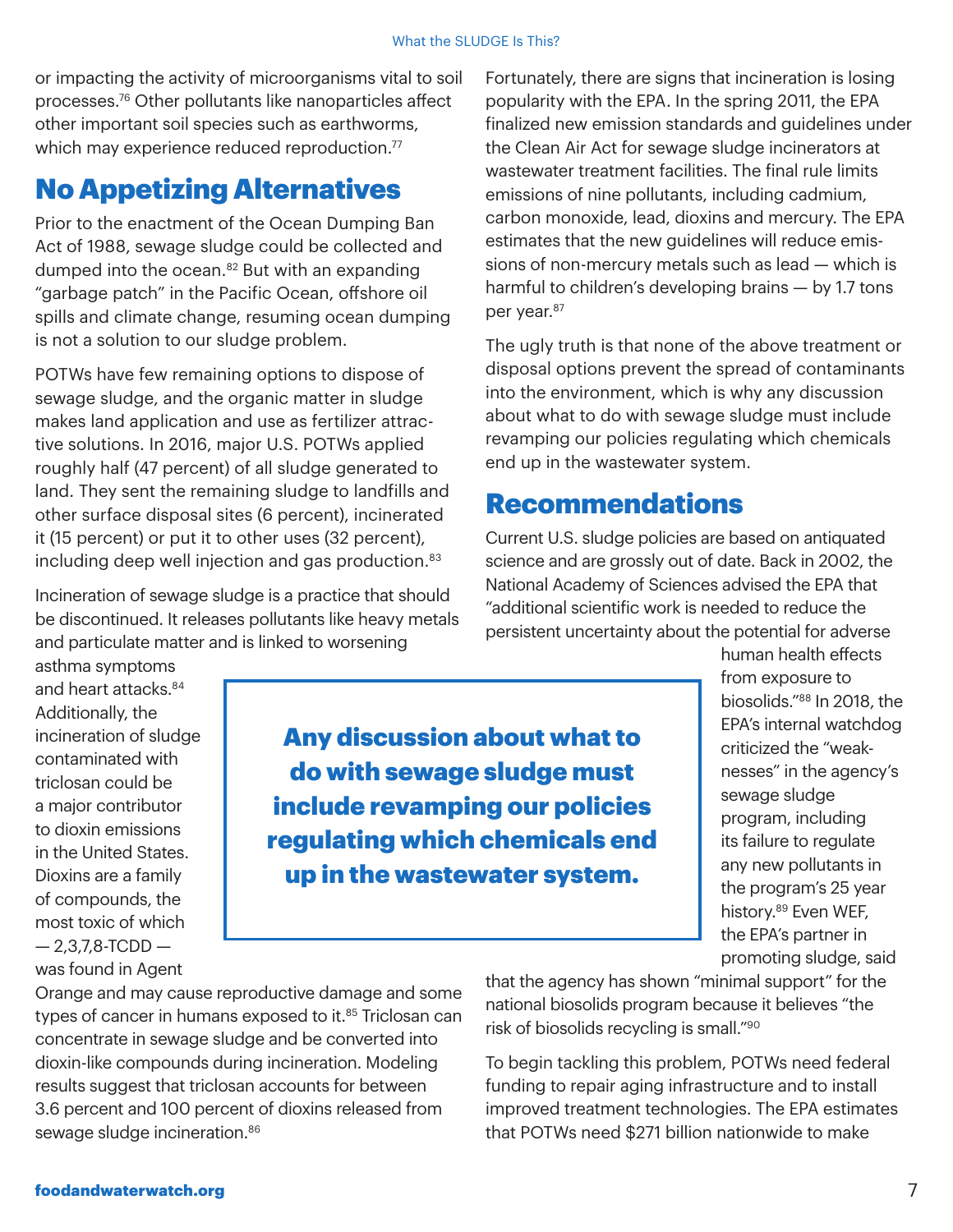basic improvements to keep up with Clean Water Act objectives.91

Yet the simplest solution of all is pollution prevention. Our federal agencies must keep untested, potentially harmful chemicals from going to market — and down the drain — in the first place. The fact that thousands of chemicals permitted for use in consumer goods and personal care products remain untested for safety, efficacy and environmental impact, including through wastewater treatment and sludge disposal, is negligence on the part of our federal government.<sup>92</sup> A precautionary approach to chemicals management would greatly reduce the toxicity of sludge, yield cleaner water and ease the economic strain on POTWs.

Demanding better chemicals policy and standards for sludge is critical. Otherwise, it is the POTWs and utility operators who will bear the brunt of this burden. The responsibilities to craft adequate regulations fall squarely on the shoulders of federal agencies like the EPA.

#### **Short-term Recommendations:**

- Prohibit the sale or distribution of sludge to farmers and home gardeners.
- Prohibit application of sludge on land.

#### **Long-term Recommendations:**

- Prohibit the use of toxic chemicals in household, pharmaceutical and personal care products, as well as additives like microbeads that contribute to plastic waste.
- Mandate that industries treat their waste to the same pathogen and contaminant standards as municipal sewage.
- Mandate that industries safely dispose of treated waste in a way that is protective of human and environmental health.
- Employ a precautionary approach to chemical and technological regulation to limit the number of endocrine-disrupting and other toxic chemicals that end up in the wastewater system.

## **Endnotes**

- United States Environmental Protection Agency (EPA). "Clean Watersheds Needs Survey 2012: Report to Congress." EPA-830-R-15005. January 2016 at 25.
- 2 EPA. "Guidance Manual for the Control of Wastes Hauled to Publicly Owned Treatment Works." EPA-833-B-98-003. September 1999 at 1-1 and A-4.
- 3 EPA (2016) at 1; Tiemann, Mary and Jonathan L. Ramseur. Congressional Research Service. "Water Infrastructure Financing: History of EPA Appropriations." 96-647. Updated April 10, 2019 at summary.
- 4 "Sludge (biolife?) getting help with its image." *Tulsa World*. May 24, 1991; Wilson, Geordie. "Its name is mud, so sludge gets a new one." *Seattle Times*. January 31, 1992; Copeland, Claudia. Congressional Research Service. "Allocation of Wastewater Treatment Assistance: Formula and Other Changes." RL31073. February 5, 2016 at note 4 at 5.
- 5 EPA. Office of Inspector General. "EPA Unable to Assess the Impact of Hundreds of Unregulated Pollutants in Land-Applied Biosolids on Human Health and the Environment." Report No. 19-P-0002. November 15, 2018 at 1.
- 6 EPA (2016) at table 3 at 26.
- 7 EPA. "Primer for Municipal Wastewater Treatment Systems." EPA 832-R-04-001. September 2004 at 9 and 11 to 12.
- 8 EPA (2016) at 26; EPA (2004) at 16 to 18; National Research Council (NRC). (1996). *Use of Reclaimed Water and Sludge in Food Crop Production*. Washington, DC: National Academies Press at 49.
- 9 EPA (2004) at 19; NRC (1996) at 2.
- 10 EPA (2018) at 6; U.S. Census Bureau. American FactFinder. "Annual estimates of the resident population: April 1, 2010 to July 1, 2018." Available at https://factfinder.census.gov/faces/tableservices/jsf/ pages/productview.xhtml?pid=PEP\_2018\_PEPANNRES&src=pt. Accessed July 2019.
- 11 EPA (2018) at 6.
- 12 *Ibid*. at 1 and 14; EPA. "Guide to Field Storage of Biosolids." EPA/832-B-00-007. July 2000 at 101 to 102.
- 13 EPA (2018) at 5; EPA. "A Plain English Guide to the EPA Part 503 Biosolids Rule." EPA/832/R-93/003. September 1994 at table 2-4 at 36.
- 14 EPA (1994) at 7.
- 15 *Ibid*. at 7; NRC (1996) at 8.
- 16 NRC (1996) at 8.
- 17 Alvarez-Campos, Odiney and Gregory Evanylo. Virginia Biosolids Council and Virginia Tech. "Inorganic trace elements." ND at 1 to 2; EPA. "Targeted National Sewage Sludge Survey Sampling and Analysis Technical Report." EPA-822-R-08-016. January 2009 at v to vi and 39 to 41.
- 18 EPA (2018) at 1 to 2.
- 19 Oulton, Rebekah L., Tamar Kohn, and David M. Cwiertny. "Pharmaceuticals and personal care products in effluent matrices: A survey of transformation and removal during wastewater treatment and implications for wastewater management." *Journal of Environmental Monitoring*. Vol. 12, No. 11. November 2010 at 1959; Xia, Kang et al. "Occurrence and fate of pharmaceuticals and personal care products (PPCPs) in biosolids." *Journal of Environmental Quality*. Vol. 34, No. 1. January-February 2005 at 91.
- 20 EPA (2018) at 1 to 2; EPA (2009) at v to vi and 39 to 41; Xia et al. (2005) at 91.
- 21 EPA (2009) at v.
- 22 Gibbons, Brendan. "Spreading sewage sludge Is it legal?" *Houston Chronicle*. February 7, 2016.
- 23 EPA (2009) at v to vi and 39 to 41; Consumer Reports. "Why is triclosan in toothpaste?" November 20, 2017; Weatherly, Lisa M.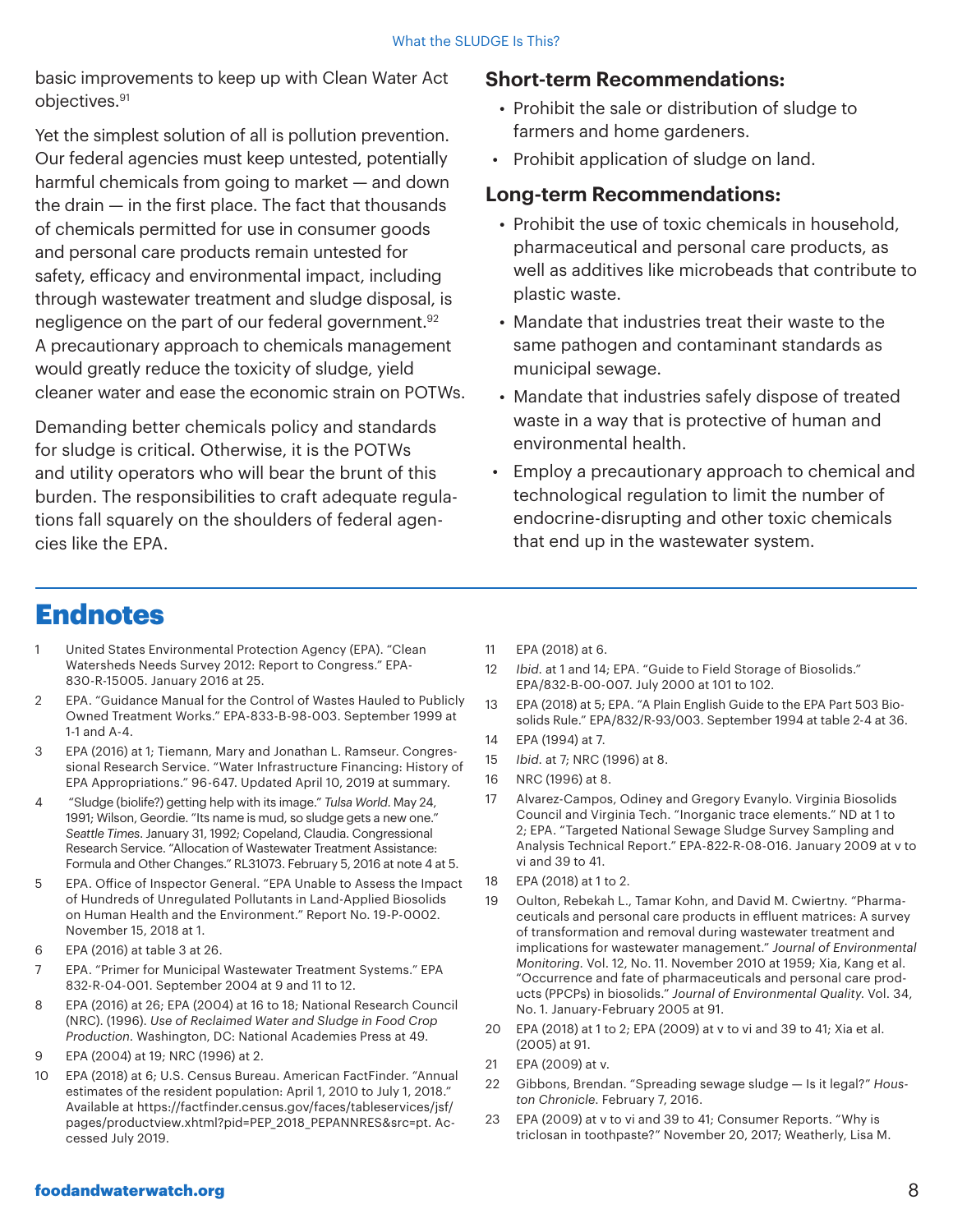and Julie A. Gosse. "Triclosan exposure, transformation, and human health effects." *Journal of Toxicology and Environmental Health, Part B: Critical Reviews*. Vol. 20, No. 8. 2017 at triclosan-mediated adverse health effects.

- 24 EPA (2018) at 12 and 14.
- 25 Erickson, Britt E. "How many chemicals are in use today? EPA struggles to keep its chemical inventory up to date." *Chemical & Engineering News*. Vol. 95, Iss. 9. February 27, 2017.
- 26 EPA. "EPA's Per- and Polyfluoroalkyl Substances (PFAS) Action Plan." EPA 823R18004. February 2019 at 9 and 11 to 12.
- 27 Hamid, Hanna and Loretta Y. Li. "Role of wastewater treatment plant in environmental cycling of poly- and perfluoroalkyl substances." *Ecocycles.* Vol. 2, No. 2. 2016 at 43 to 45 and 47.
- 28 Venkatesan, Arjun K. and Rolf U. Halden. "National inventory of perfluoroalkyl substances in archived U.S. biosolids from the 2001 EPA National Sewage Sludge Survey." *Journal of Hazardous Materials*. May 15, 2013 at introduction and conclusion.
- 29 U.S. Department of Health and Human Services (HHS). Agency for Toxic Substances and Disease Registry (ATSDR). "Toxicological Profile for Perfluoroalkyls: Draft for Public Comment." June 2018 at 5 to 6; Schaider, Laurel A. et al. "Fluorinated compounds in U.S. fast food packaging." *Environmental Science & Technology Letters.* Vol. 4, No. 3. March 14, 2017 at 105.
- 30 Venkatesan and Halden (2013) at introduction.
- 31 Blaine, Andrea C. et al. "Perfluoroalkyl acid uptake in lettuce (*Lactuca sativa*) and strawberry (*Fragaria ananassa*) irrigated with reclaimed water." *Environmental Science & Technology*. Vol. 47, No. 24. December 16, 2014 at implications; Lechner, M. and H. Knapp. "Carryover of perfluorooctanoic acid (PFOA) and perfluorooctane sulfonate (PFOS) from soil to plant and distribution to the different plant compartments studied in cultures of carrots (*Daucus carota ssp. Sativus*), potatoes (*Solanum tuberosum*), and cucumbers (*Cucumis Sativus). Journal of Agricultural and Food Chemistry*. Vol. 59, No. 20. October 26, 2011 at abstract.
- 32 Van Asselt, E. D. et al. "Transfer of perfluorooctane sulfonic acid (PFOS) from contaminated feed to dairy milk." *Food Chemistry.* Vol. 141. 2013 at 1490 to 1491.
- 33 EPA. "Technical fact sheet Perfluorooctane sulfonate (PFOS) and perfluorooctanoic acid (PFOA)." EPA 505-F-17-001. November 2017 at 4; HHS and U.S. Food and Drug Administration. [Fact sheet]. "Key requirements: Final rule on produce safety." November 13, 2015 at 1 to 2.
- 34 Schaider et al. (2017) at 105 to 106; Loria, Kevin. "Should you be concerned about PFAS chemicals?" *Consumer Reports*. April 8, 2019.
- 35 Filby, Amy L. et al. "Health impacts of estrogens in the environment, considering complex mixture effects." *Environmental Health Perspectives.* Vol. 115, No. 12. December 2007 at 1704; Corrales, Jone et al. "Global assessment of bisphenol-A in the environment: Review and analysis of its occurrence and bioaccumulation." *Dose-Response*. Vol. 13, No. 3. July-September 2015 at 1, 2 and 5; Ben-Jonathan, Nira, and Eric. R. Hugo. "Bisphenols come in different flavors: Is 'S' better than 'A'?" *Endocrinology*. Vol. 1. January 2016 at 23.
- 36 University of Michigan. Environmental Health Science Center of Excellence. [Fact sheet]. "What are endocrine disruptors." June 2012 at 1 and 2.
- 37 Filby et al. (2007) at 1704 and 1707.
- 38 HHS. National Toxicology Program. "Bisphenol A (BPA)." August 2010 at 1; Hamilton, Jon. "FDA bans chemical BPA from sippy cups and baby bottles." *NPR*. July 17, 2012.
- 39 Corrales, Jone et al. (2015) at 1 to 5.
- 40 Ben-Jonathan and Hugo (2016) at 23; Xue, Jingchuan, and Kurunthachalam Kannan. "Mass flows and removal of eight bisphenol analogs, bisphenol A diglycidyl ether and its derivatives in two wastewater treatment plants in New York State, USA." *Science of the Total Environment*. Vol. 648. January 15, 2019 at 443 and 445

to 446; Bittner, George D., Chun Z. Yang and Matthew A. Stoner. "Estrogenic chemicals often leach from BPA-free plastic products that are replacements for BPA-containing polycarbonate products." *Environmental Health.* Vol. 13, No. 1. May 2014 at background.

- 41 Alder, A. C. et al. "Environmental exposure of antibiotics in wastewaters, sewage sludge and surface waters in Switzerland." In Kümmerer, K. (ed.). (2004). *Pharmaceuticals in the Environment.* Berlin/ Heidelberg: Springer-Verlag at 55; Zhang, Tong. "Antibiotics and resistance genes in wastewater treatment plants." *AMR Control*. 2016 at 120.
- 42 Zhang (2016) at 120 to 122.
- 43 EPA (1999) at 1-1 and A-4.
- 44 EPA. "TRI Explorer report: Metal and metal compounds (POTWs)." April 2019. Available at https://iaspub.epa.gov/triexplorer/transfer\_chem?p\_view=USCH&trilib=TRIQ1&sort=\_VIEW\_&sort\_fmt =1&state=All+states&county=All+counties&chemical=METAL\_ IND&industry=ALL&year=2017&tab\_rpt=2&fld=potwmetil. Accessed July 2019.
- 45 HHS. ATSDR. "Lead ToxFAQsTM." May 2019 at 2.
- 46 Hernández Sánchez, Cintia et al. "Heavy metal content in sewage sludge: A management strategy for an ocean island." *Revista de Salud Ambiental*. Vol. 17, No. 1. 2017 at 4; Harrison, Ellen Z., Murray B. McBride and David R. Bouldin. "Land application of sewage sludges: An appraisal of the US regulations." *International Journal of Environment and Pollution*. Vol. 11, No. 1. 1999 at 26.
- 47 Harrison, McBride and Bouldin (1999) at 3 and 7 and 26.
- 48 Shahbazi, Fatemeh et al. "The effect of sewage sludge on heavy metal concentrations in wheat plant (*Triticum aestivum L.*)." *Environmental Science and Pollution Research.* Vol. 24, No. 18. June 2017 at introduction.
- 49 Nizzetto, Luca, Martyn Futter and Sindre Langaas. "Are agricultural soils dumps for microplastics of urban origin?" *Environmental Science & Technology.* Vol. 50, No. 20. 2016 at 10777 to 10778.; Hurley, Rachel R., and Luca Nizzetto. "Fate and occurrence of micro(nano)plastics in soils: Knowledge gaps and possible risks." *Current Opinion in Environmental Science & Health.* Vol. 1. February 2018 at abstract; Joint Group of Experts on the Scientific Aspects of Marine Environmental Protection (GESAMP). (2015). *Sources, Fate, and Effects of Microplastics in the Marine Environment: A Global Assessment*. London: International Maritime Organization at 14.
- 50 Joint Group of Experts on the Scientific Aspects of Marine Environmental Protection (GESAMP). (2015). *Sources, Fate, and Effects of Microplastics in the Marine Environment: A Global Assessment.* London: International Maritime Organization at 18; Browne, Mark Anthony et al. "Accumulations of microplastic on shorelines worldwide: Sources and sinks." *Environmental Science & Technology*. Vol. 45, No. 21. September 2011 at results and discussion.
- 51 Mason, Sherri A. et al. "Microplastic pollution is widely detected in US municipal wastewater treatment plant effluent." *Environmental Pollution.* Vol. 218. November 2016 at sections 1 and 4.4.
- 52 Lares, Mirka et al. "Intercomparison study on commonly used methods to determine microplastics in wastewater and sludge samples." *Environmental Science and Pollution Research.* Vol. 26, No. 12. April 2019 at 12110; Wang, Zhan et al. "Poor extraction efficiencies of polystyrene nano- and microplastics from biosolids and soil." *PLoS ONE.* Vol. 13, No. 11. November 29, 2018 at conclusions; Mahon, Anne Marie et al. "Microplastics in sewage sludge: Effects of treatment." *Environmental Science & Technology.* Vol. 51, No. 2. January 17, 2017 at 3.3.3.
- 53 Nizzetto, Luca, Martyn Futter and Sindre Langaas. "Are agricultural soils dumps for microplastics of urban origin?" *Environmental Science & Technology.* Vol. 50, No. 20. 2016 at 10778; Hurley and Nizzetto (2018) at abstract.

#### foodandwaterwatch.org 9